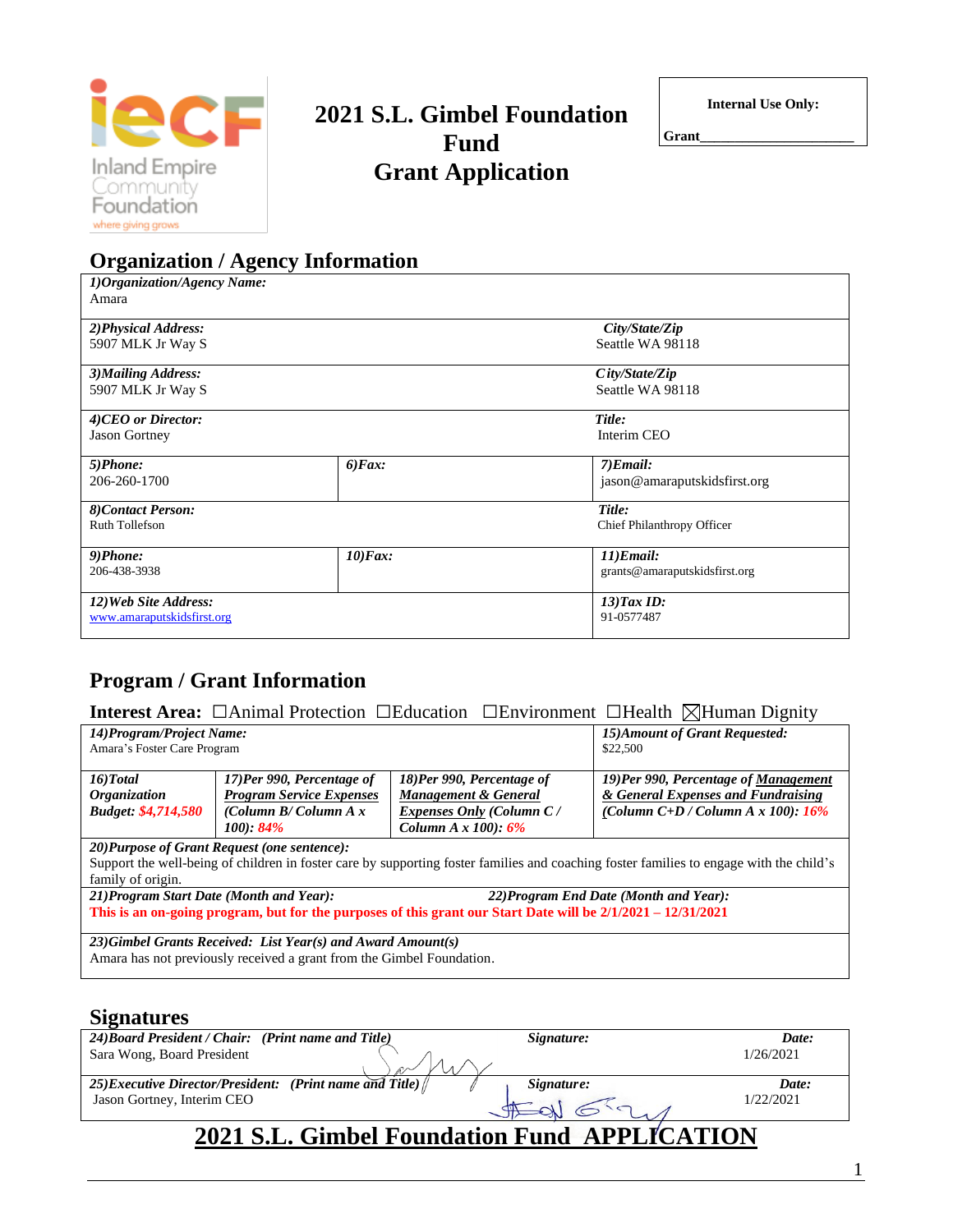# **Narrative**

Please provide the following information by answering **ALL** questions (I to IV), **12 Font, One Inch Margins, Times New Roman.** Use the format below (I to IV). **Please do not delete any of the questions/instructions/examples**. Type your complete answers to the question directly below the question. Please be thorough, clear, specific, and concise.

#### **I. Organization Background**

#### **A) What are the history, mission and purpose of your organization?**

Amara is a non-profit organization based in South Seattle with a 99-year history serving children and families in the child welfare system. While much of our history involved facilitating adoptions, in recent years we focused on improving outcomes for children in foster care. Our current work emphasizes keeping children connected to their parents and family of origin. We have offices in both King and Pierce Counties, and currently work throughout Western Washington to license and support foster families.

#### **Today, Amara's mission is to ensure positive long-term outcomes for children and families. We drive systemic change, promote healing, and advance racial equity by offering programs and services to families engaged with foster care and to adoptees and families, post-adoption.**

**B) How long has the organization been providing programs and services to the community? Amara has been providing programs and services for 100 years, since 1921.** When the foster care system was formerly created in the 1940s, Amara moved from being an orphanage to helping facilitate adoptions, including for children in foster care. In the past 10 years, Amara has shifted our focus to supporting children and families experiencing foster care with an emphasis on family reunification.

**C) What are some of your past organizational accomplishments (last three years)?** Amara has grown significantly and expanded our impact in the last three years. Several accomplishments include:

- Completing a \$25 million campaign that involved the creation of two campuses (one in South Seattle and one in East Pierce County), the expansion of programs, and the creation of two new programs (our Emergency Sanctuary program and our Post-Adoption program).
- For multiple years in a row, Amara has been recognized with an "Innovator" status by the Human Rights Coalition for our inclusive and leadership work in the LGBTQ+ community.
- Amara has expanded our programs into the South Puget Sound and Pierce County—a community that has nearly twice the rate of children coming into foster care as King County and much fewer support services in the local community.
- Amara launched a community-wide initiative called Fostering Family. This initiative is a partnership between child welfare organizations, youth-serving organizations, and businesses throughout Western Washington to help raise awareness of foster care and how our whole community can play a role supporting children and families.

#### **D) What are your key programs and activities?**

Amara services more than 1,500 children and adults each year through our key programs:

• *Foster Care Services* – we recruit, license, and support foster families to care for children for as long as each child needs. We invest in looking for and supporting families who have a passion for helping children and are willing to do all it takes for the sake of the children. We partner with families throughout the foster and adoption journey.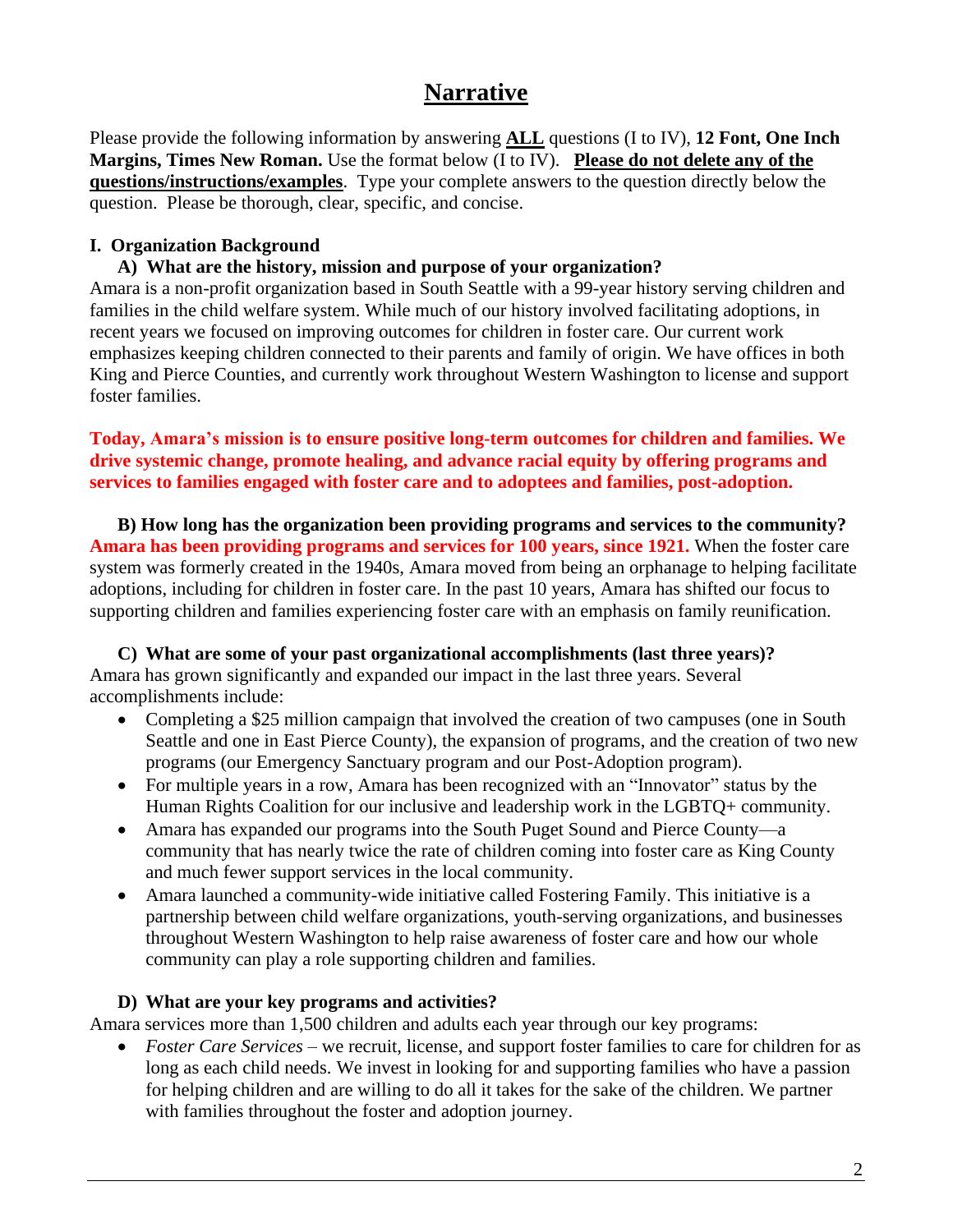- *Family Time Program* we help children in foster care stay connected to their parents and family with family-friendly visitation services.
- *Emergency Sanctuary Program* (currently closed due to COVID-19) we offer a soft-landing for children who are first entering foster care. Children stay for up to five days while the State determines longer-term placement plans. Children are supported by staff and volunteers trained in healing-centered care.
- *Post-Adoption Program* these services provide support to adopted people and their adoptive and birth families through resources, workshops, and support groups.
- *Best for Babies* we are the non-profit partner to Pierce County Juvenile Court and in this program we support parents and families towards reunification with their children who are in foster or kinship placements.

#### **E) Describe the communities you serve. Include populations, geographic locations served, and relevant statistics.**

Amara's primary community we serve are people involved in the foster care system, including children in foster care, their parents, and foster families. While Amara emphasizes family reunification when possible, we also support adoptions out of foster care, so in our post-adoption program we support adoptees, adoptive parents, and birth parents.

Our primary service area is in the greater Puget Sound area. The majority of children and families we serve live in King or Pierce counties; we also work in Clark, Island, Kitsap, Skagit, Thurston, and Whatcom counties.

In King County there are approximately 1,500 children in foster care, and in Pierce County there are approximately 1,200 children throughout the year. In Washington, Black and Indigenous children are two times and three times more likely to experience foster care than White children, respectively. The demographics of children in foster care are approximately 50% White, 13% Black, 13% Latinx/Hispanic, 13% Native American, 4% Asian/Pacific Islander, and 7% Other. Most children entering foster care are under the age of six and can spend anywhere from a few days in care to a few years while their case works through the foster care system.

The primary reason children come into foster care is suspected cases of neglect, with approximately 70% of cases.

## **II. Project Information:**

## **A) Statement of Need**

## **1. Specify the community need(s) you want to address and are seeking funds for.**

Foster care exists to provide safe, temporary homes for kids who cannot live with their families. While the reasons children come into care can vary, a majority of the time children are placed into foster care due to suspected neglect. Other reasons include abuse, parent incarceration, loss of parents, and substance use disorder by the child's parent or caregiver. Most children coming into foster care are under the age of six.

When the state decides a child cannot live with their parents, social workers do their best to find a relative for kids to stay with while they are in foster care, known as kinship caregivers. When that is not possible, children are placed with supportive foster parents who are not related to the child, or the child stays in a group home for as long as they need. The goal of foster care is reunification – that means children return to their home after their family has received the services, resources, and support they need to get back on track. The majority of families in Washington reunite after receiving services from the State (approximately 60%).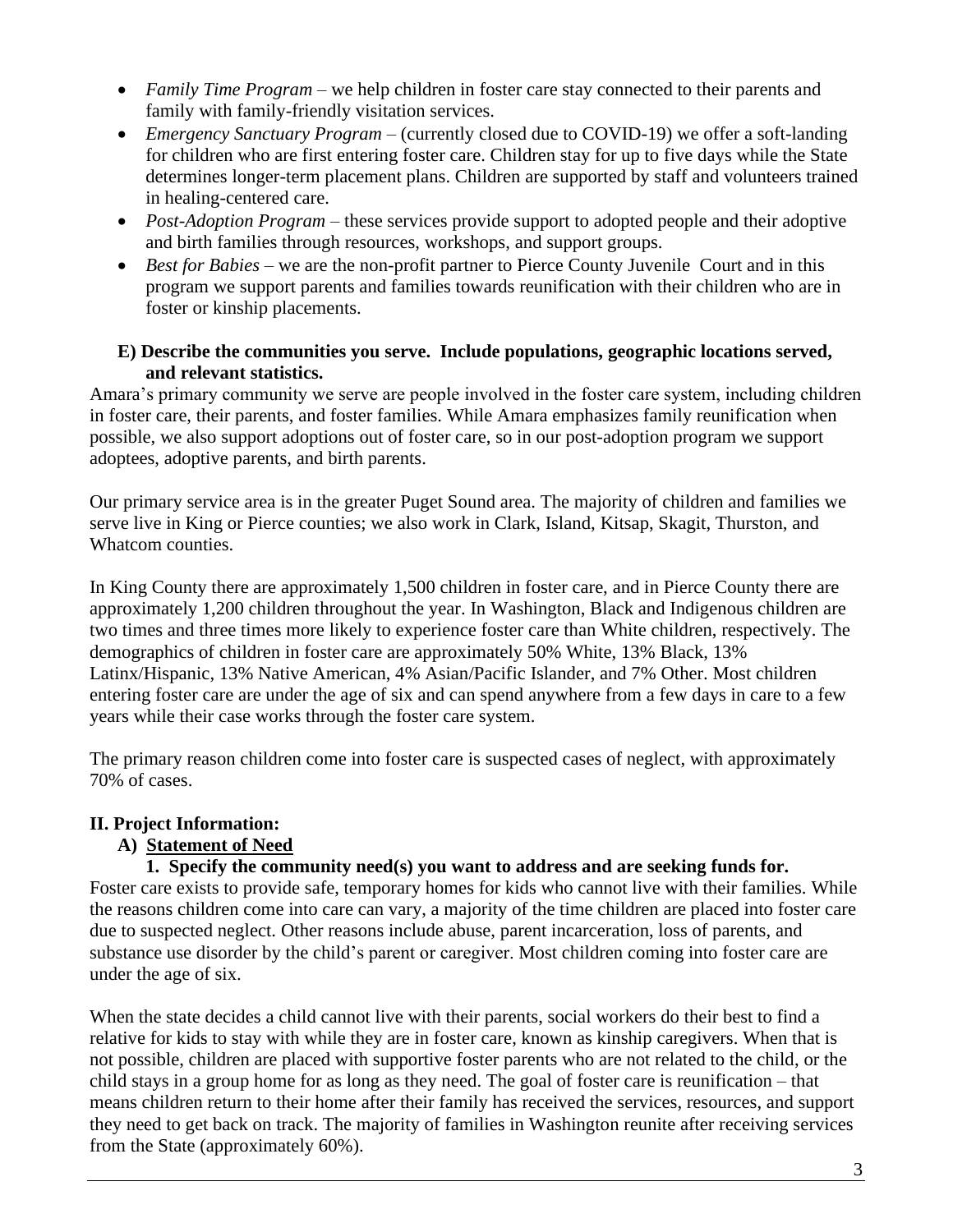Washington does not have enough foster parents for the number of children coming into foster care, especially foster families that can support sibling groups, older children, or children with higher needs. Amara's work is to recruit, license, train, and support foster families to be there these children. Because there are not enough foster families that can work with these types of children, the following happens:

- Siblings are separated
- Children can bounce from home to home with no stability
- Cases take longer
- Children can age out of the foster care system

Entering and being part of the foster care system is a traumatic and stressful event for children and families—it can have long-term negative impacts on children. Without stability and family connections during their time in foster care, children are more at risk for:

- Increased mental health problems
- Increased behavioral issues
- Poorer outcomes in school
- Engaging with the criminal justice system
- Experiencing homelessness

Amara seeks to increase the well-being of children and families in foster care so that children can experience stability and thrive.

## **B) Project Description**

#### **1. Describe your project. How does your project meet the community need?**

Amara's Foster Care Program seeks to increase the well-being of children and families experiencing foster care. We believe that by recruiting quality, trained, and well-supported foster families, we can help alleviate the trauma and stress children experience while in foster care.

Our program provides robust services and supports to foster families. Amara's Foster Care Services Program focuses on finding, preparing, and supporting families as they parent children, navigate the foster care system, and build relationship with a child's family and community. We work one-on-one with families as they move through the various stages of becoming and being foster parents through our roles as licensors, home study assessors and writers, and as ongoing case managers. The focus of this program is preparing and supporting families in committing to care for children in foster care for as long as each child needs.

As one family put it, "Every single person I've talked to has been super knowledgeable, very honest (even if it's not necessarily what I want to hear), and obviously passionate about their job. People are always the most crucial piece to an experience, and Amara's staff goes above and beyond."

Our program also specifically looks for people to help take on the "more difficult" foster care cases, namely sibling groups, older children, and at times, children with higher needs. These types of foster parents are the most needed in Washington, and we coach and support families to consider being with these types of children and cases.

Lastly, our program emphasizes building a relationship between foster families and the child's family of origin while the child is in foster care. These relationships are shown to improve the child's wellbeing and increases the likelihood that the child will reunify with their family.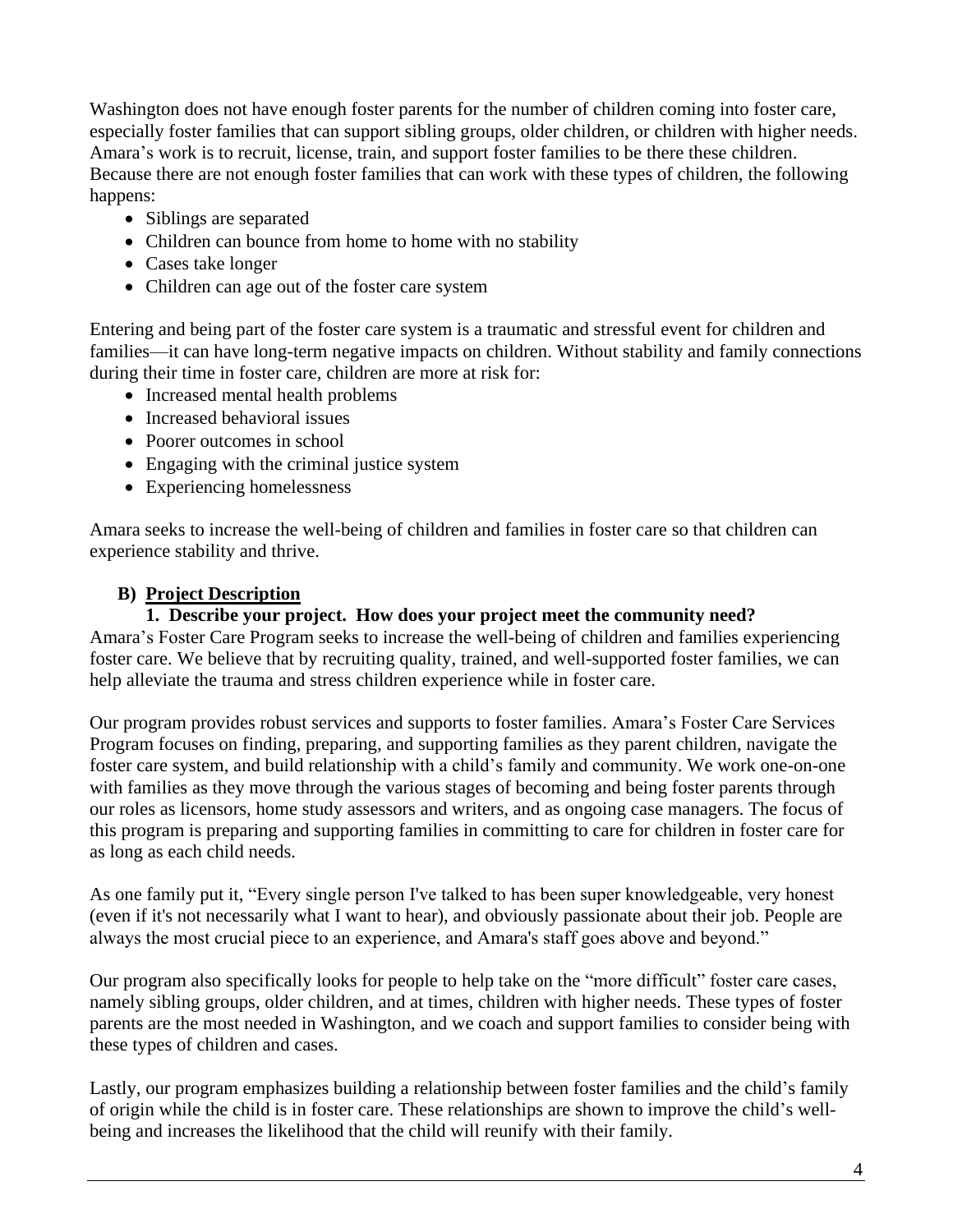#### **2. What is unique and innovative about this project?**

Unlike many child-placing organizations that have a "Foster-to-Adopt" program or mentality, Amara emphasizes family reunification for children in foster care. Many foster families start by believing that they want to simply adopt a child out of foster care, but we work with families to help them see a role in supporting a child towards reunifying with their family. We have found in that in our approach and program, foster families help children reunify and then remain involved in that child's life as a babysitter and "extended family member" to the child's family of origin. This approach creates a constellation of family members for child who has been in foster care and ends up forming supportive relationships that help ensure children experience improved well-being.

Amara is also the best organization serving LGBTQ+ foster families and children. We believe that all types of people can make great foster parents, and so we have created an environment where everyone is welcome and supported. In fact, Amara was the first agency in Washington to facilitate an adoption for the LGBTQ+ community decades ago.

- **C) Project Goal, Objectives, Activities and Expected Outcomes**
	- **1. Note: Objective, Outcomes and Evaluation must all be based on the SAME QUANTIFIABLE CRITERIA (for example, "number served). This quantifiable criteria should refer to the grant amount you are requesting from the Gimbel Foundation only and not the total program.**

**State ONE GOAL, ONE OBJECTIVE, ONE OUTCOME. USE NUMBERS AND PLEASE DO NOT USE PERCENTAGES.** 

2. **State ONE project goal. The Goal should be an aspirational statement, a broad statement of purpose for the project.**

*Example: GOAL: House all homeless youth ages 18-24 in Mariposa County who are physically, mentally and legally able to work within 24 hours and help them become sufficient in 90 days.*

3. State **One Objective**. The Objective should be specific, measurable, verifiable, actionoriented, realistic, and time-specific statement intended to guide your organization's activities toward achieving the goal.

*Example: OBJECTIVE: House up to 145 homeless youth referred or who contact us within 24 hours.*

**Specify the activities** you will undertake to meet the objective and number of participants for each activity.

*Example: ACTIVITIES:* 

- *1. For each of 145 youth identified, develop a case management file.*
- *2. Create a 90 day sufficiency action plan for each of the 145 youth.*
- *3. Input weekly progress reports for each of the 145 youth.*
- 4. **State One Outcome.** An outcome is the individual, organizational or community-level change that can reasonably occur during the grant period as a result of the proposed activities or services. What is the key anticipated outcome of the project and impact on participants? State in quantifiable and verifiable terms.

*Example: OUTCOME: We expect to provide rapid rehousing to over 145 homeless youth in 2020.*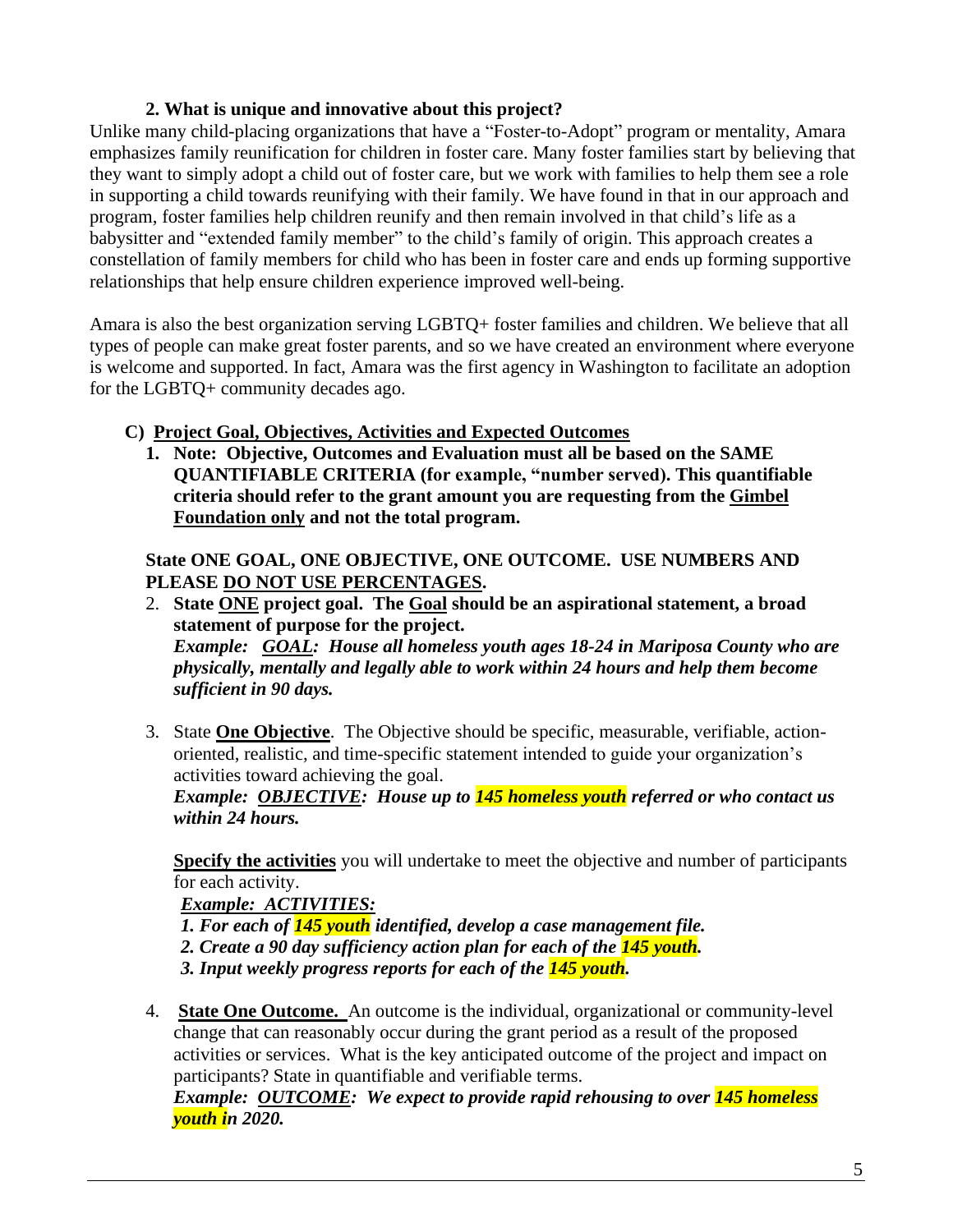5. **Evaluation:** How will progress towards the objective (per above) be tracked and outcome measured? State the number of people that will be evaluated per the objective. Provide specific information on how you will collect relevant data and statistics that meet your objective and validate your expected outcome, in a quantifiable manner, as you describe your evaluation process.

*Example: EVALUATION: Using Build Futures' Salesforce data base client management and tracking system, generate reports on the number of clients served and housed. Track our role in housing 145 homeless youth. Account for additional successes or lower numbers of youth in the program.*

**BELOW IS AN EXAMPLE OF GOAL, OBJECTIVE, OUTCOME AND EVALUATION: Objective, Outcome and Evaluation should align and should be written in a linear format, using actual numbers, and data that are quantifiable, and verifiable. Do not use percentages)**

## **Use the following format for your objective, respective activities and expected outcome:**

*STATE THE GOAL, OBJECTIVE, AND OUTCOME* 

*GOAL: House all homeless youth ages 18-24 in Mariposa County who are physically, mentally and legally able to work within 24 hours and help them become sufficient in 90 days. OBJECTIVE: House up to 145 homeless youth referred or who contact us within 24 hours. ACTIVITIES:* 

*1. For each of 145 youth identified, develop a case management file.*

*2. Create a 90 day sufficiency action plan for each of the 145 youth.*

*3. Input weekly progress reports for each of the 145 youth.*

*OUTCOME: We expect to provide rapid rehousing to over 145 homeless youth in 2020.*

*EVALUATION: Using Build Futures' Salesforce data base client management and tracking system, generate reports on the number of clients served and housed. Track our role in housing 145 youth. Account for additional successes or lower numbers of youth in the program.*

**GOAL:** Increase the well-being for all children in foster care and support them to achieve permanence by reunifying with their family of origin.

**OBJECTIVE:** Support at least 30 foster families to start building a relationship with the parents of the child they have in their care within three months of the child being placed in their home. **ACTIVITIES:**

- 1. For each of the minimum 30 foster families, provide information about well-being outcomes for children when foster parents and birth parents have relationships. **Parents and foster parents are engaged in a minimum of two, 60-minute sessions to meet each other, begin building a relationship, and identify how to best support the child in foster care.**
- **2.** Ensure every foster family receives one-on-one coaching or training about starting a relationship with the child's family of origin within 90 days of the child being placed. **Ongoing one-on-one coaching takes place every other month for 30-60 minutes throughout the time a child is placed in a foster home (usually a 6-18 month period).**
- 3. Social workers regularly ask about and coach the foster family in the relationship building with the child's parents.
- 4. Social workers encourage the foster family to work towards a relationship and openness with the birth family through parent-child visits, resource sharing, and sharing notes and pictures.
- 5. Review reports on how engaged foster parents are with parents quarterly.

**OUTCOME:** We expect to support 30+ foster families to start building relationships with the parents of their foster child in person, by Zoom, or by phone during this grant period.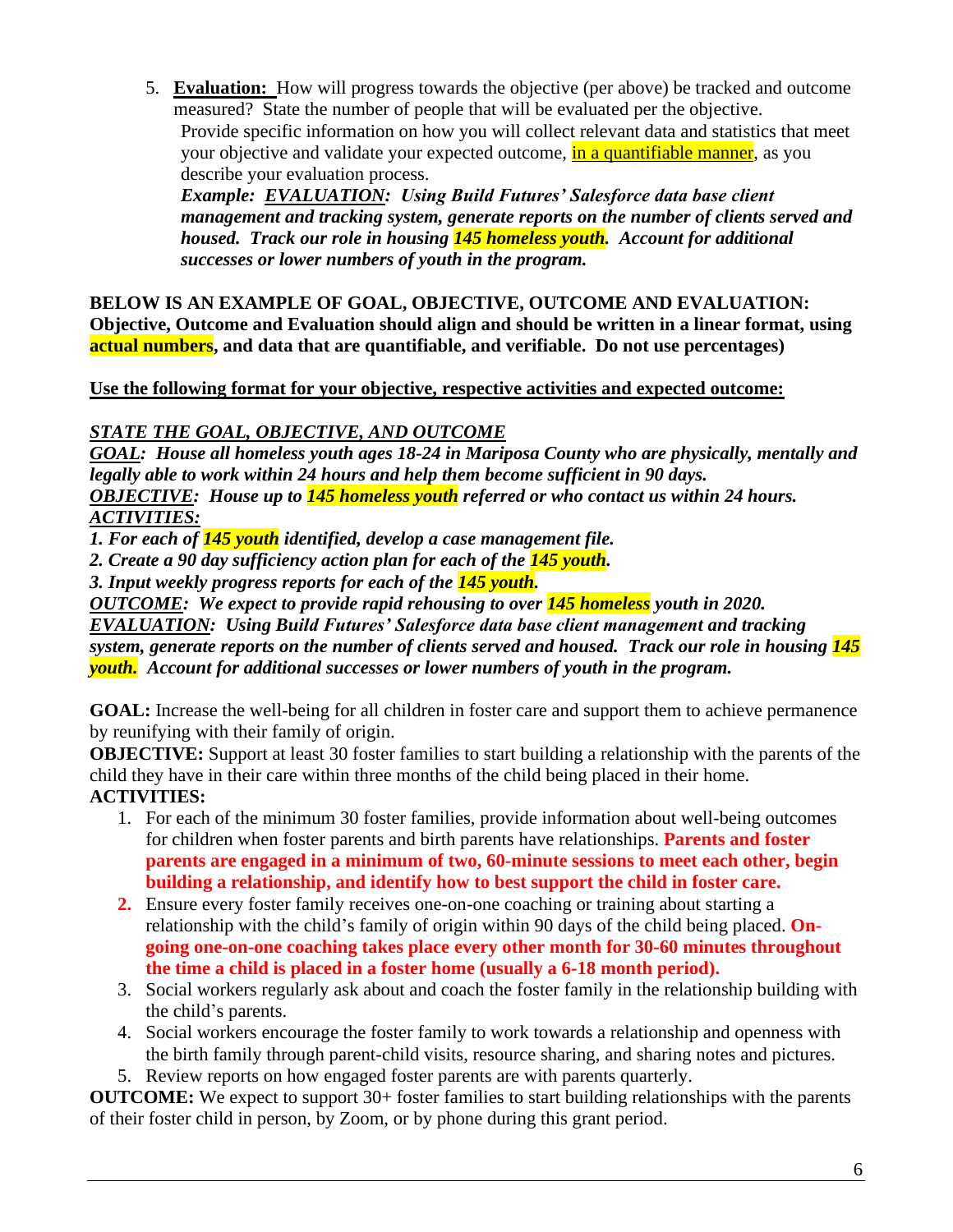**EVALUATION:** Amara maintains a client database to track and manage case notes, family information and progress, and data. We track the number of families who are in contact with the parents of the foster children in their care with quantitative measurements (marking yes or no within the client profile) and qualitative documentation through social worker case notes. Through this process, we will track our role in supporting at least 30 foster families to build a relationship with the parents of the foster child in their care.

## **D) Timeline**

**Provide a timeline for implementing the project. The start date and end date should be the same dates on the cover page.**

## **The program start date is: 2/1/2021**

**The program end date is: 12/31/2021**

**Include timeframes for specific activities, as appropriate.**

**Amara's Foster Care Program is an on-going program with no specific start or end date. For the purposes of this grant, our start date will be 2/1/2021 and our end date will be 12/31/2021. Activities take place at different times for families, depending on where they are in the fostering process. We are grateful to support families for many years over many different placements.** 

## **E) Target Population**

## **1. Who will this grant serve?**

This grant will serve children in foster care, foster families, and the parents of children who are placed in foster care in the Pacific Northwest region of Washington State. **A majority of children served (67%) are under age five.**

#### **2. How many people will be impacted? Provide a breakdown: Number of Children, Youth, Adults, Seniors, Animals.**

Amara will serve a total of 700 people through this program:

- **150** children in foster care
- 100 parents of children in foster care
- 450 foster parents

## **F) Projects in the Community**

## **1. How does this program relate to other existing programs in the community?**

The general movement in foster care is to support foster parents to help the child in their care reunify with their family of origin. While that is the standard being set by the State, many organizations still push a Foster-to-Adopt program and do not emphasize the importance of relationship building between parents and foster parents. Furthermore, when people go to other organizations to be foster parents, they are more likely to do so in order to adopt, and are therefore less likely to take sibling groups, older children, or children with higher needs. Amara is working to be a leader in these spaces by supporting foster families to see their role as taking on more "challenging" cases and building a partnership with the child's family of origin.

## **2. Who are your community partners (if any)?**

Amara partners with the Department of Children, Youth, and Families; Washington Association for Children and Families; Help Me Grow Pierce County; and Washington Fosters.

## **3. Who else in the community is providing this service or has a similar project?**

There are several other organizations in the region who offer foster care and license and support people to be foster parents. Those organizations include Olive Crest, Catholic Community Services,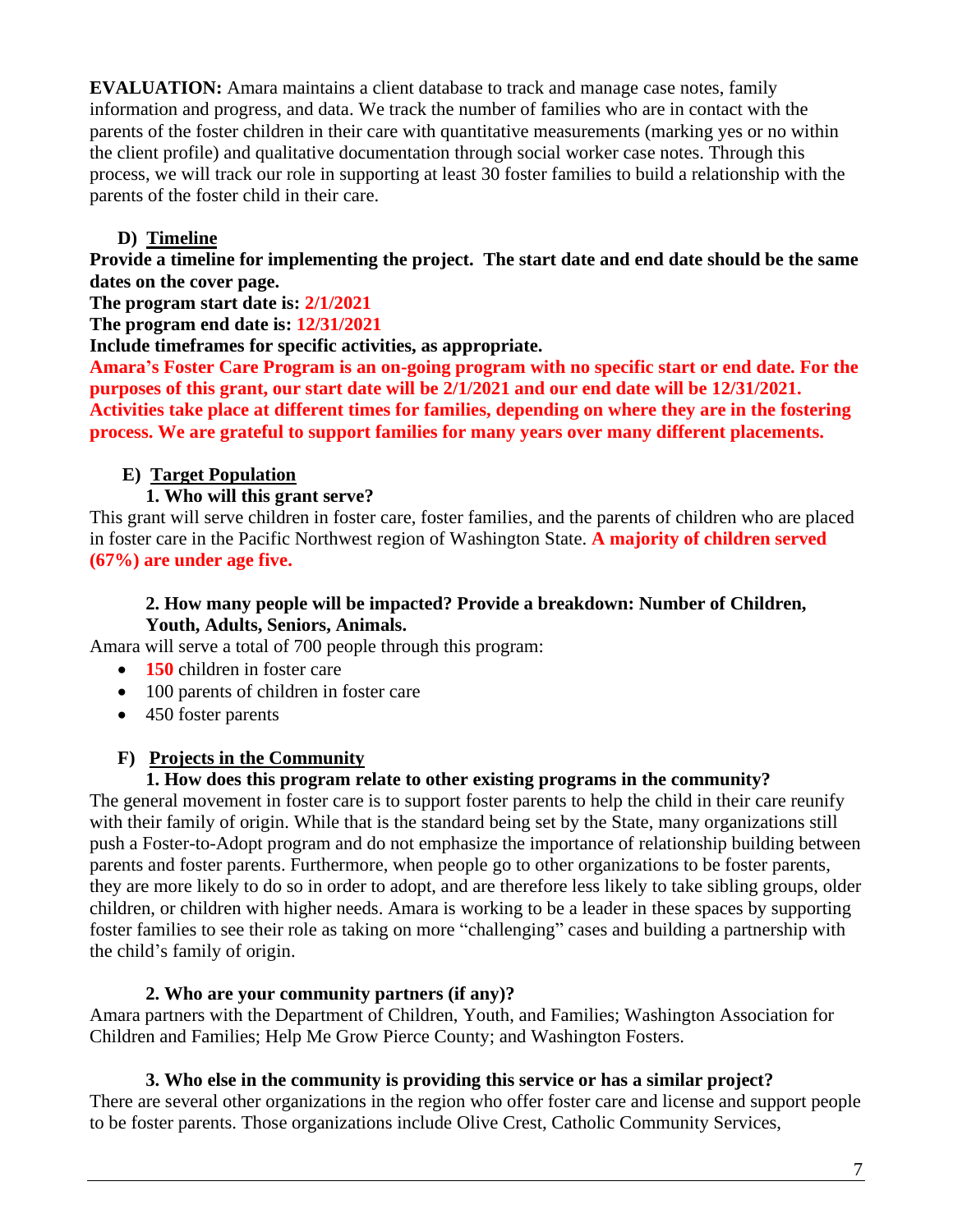Accelerator YMCA, Skookum Kids, and Community and Family Services Foundation. Each of these organizations provides foster care services, though most tend to have a Foster-to-Adopt approach.

#### **4. How are you utilizing volunteers?**

Amara is exploring how more volunteers can engage with our Foster Care Program. Currently, we have volunteers who help operate our Emergency Sanctuaries and in file reviews in our Post-Adoption program. In those two programs, we have more than 13,000 hours of volunteer service each year. We are currently exploring how volunteers can support foster families and children, especially while our Emergency Sanctuaries are temporarily closed during COVID-19.

## **G) Use of Grant Funds**

 **How will you use the grant funds? This answer should align with the specific activities previously outlined in C) Project Goal, Objectives, Activities and Expected Outcomes**

Grant funds will be used to support the salaries of the social workers who are supporting, coaching, and training foster families.

## **III. Project Future**

## **A) Sustainability**

 **Explain how you will support this program after the grant performance period. Include plans for fundraising or increasing financial support designated for the program.**

Amara has a strong fundraising and revenue model that has supported our programs while still allowing for program flexibility. Approximately 50% of the Foster Care Program costs are funded through a contract with Washington State. Our team is continuing to find ways to streamline and innovate our services to increase that percentage in the coming years. Beyond our contract with the State, we have a strong fundraising team that engages in grants, events, and individual donor connections. Amara will continue to build relationships with our local and regional funders to support this program and our organization as a whole. We have recently concluded a special \$25 million campaign, which has raised awareness of Amara in the local community and has helped us gain many new donors who are interested in supporting our work beyond a capital campaign.

#### **IV. Governance, Executive Leadership and Key Personnel/Staff Qualifications A) Governance**

#### **1. Describe your board of directors and the role it plays in the organization.**

Amara has a 13-member board of directors comprised of a diverse group of community members. The board oversees Amara's CEO, ensures legal and fiduciary responsibilities, supports fundraising efforts, are ambassadors for the mission. They work closely with the CEO and other leadership staff members to help advance Amara's mission. Every board member sits on at least one committee and all contribute financially to Amara. They operate as a sounding board to the CEO and help raise awareness in the community about Amara.

## **2. What committees exist within your board of directors?**

Amara's board has the following committees:

- Executive Committee comprised of board officers (President, Vice President, Treasurer, Secretary, and Governance Chair)
- Governance Committee
- Program Committee
- Philanthropy and Communications Committee
- Finance Committee
- Search Committee a temporary committee leading the search process for Amara's next CEO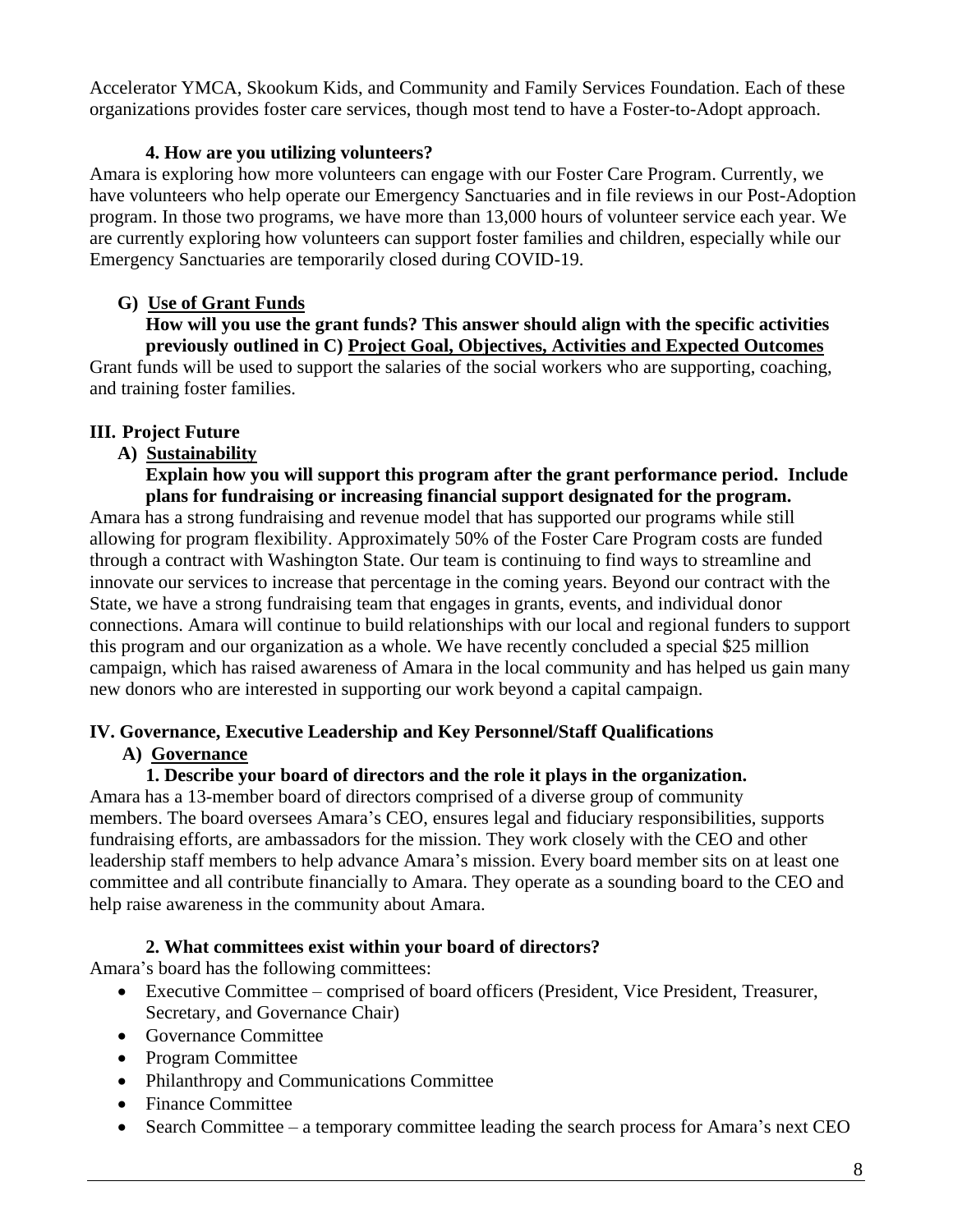#### **3. How does the board of directors make decisions?**

Amara's board makes decisions as a full board of directors at board meetings, which take place monthly except for the months of July and August. The Executive Committee is authorized to act on behalf of the board should an immediate decision need to be made. The board receives a board packet prior to each meeting, financials monthly (regardless if there is a meeting), and minutes from every committee meeting. All decisions are documented in board-approved minutes.

#### **B) Management**

#### 1. **Describe the qualifications of key personnel/staff responsible for the project.**

The Foster Care Program is managed by our Director of Foster Care Services, Nicole Mazen. Ms. Mazen has been with Amara for more than six years and has been leading the Foster Care Program since 2018. She is a licensed Marriage and Family Therapist and has experience in licensing, case management support, and implementing and running support groups. Ms. Mazen is trained as a systems-based therapist and has worked in the mental health sector, juvenile detention, and child welfare.

This program employs social workers to work with foster families. Our social workers must all have a bachelor's degree in social work or a related field, and all of our staff have some experience supporting children and families.

#### 2. **What is the CEO/Executive Director's salary? \$127,000**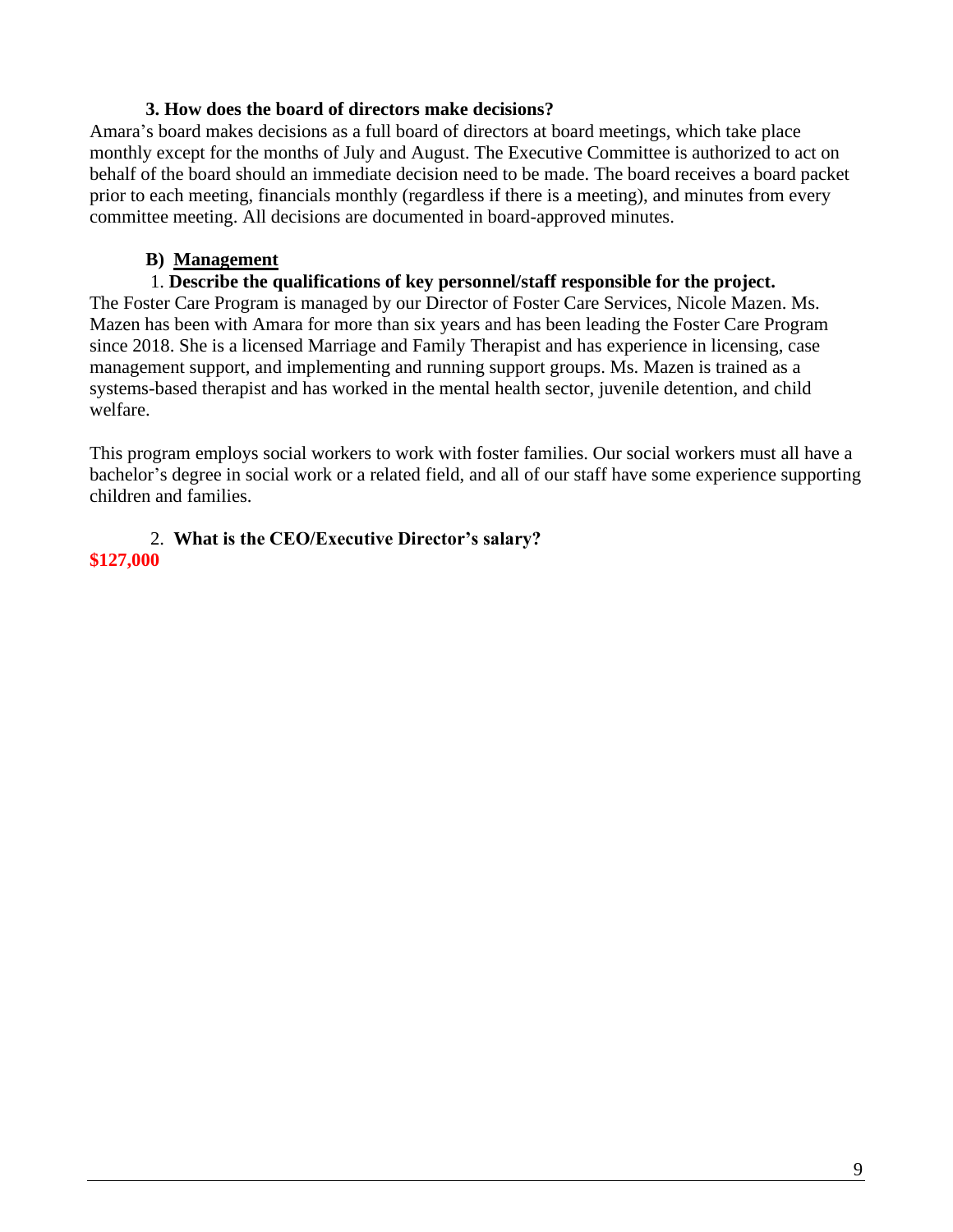#### **V. Project Budget and Narrative (Do not delete these instructions on your completed form and use this form).**

 A) **Budget Table**: Provide a detailed line-item budget for your **entire** program by completing the table below. Note that if funded, this is the budget that you will have to refer to in the Evaluation (Final) Report.

 **A breakdown of specific line item requests and attendant costs should include:**

- 1) Line item requests for materials, supplies, equipment and others:
	- a. Identify and list the type of materials, supplies, equipment, etc.
	- **b. Specify the unit cost, number of units, and total cost**
	- c. Use a formula/equation as applicable. (i.e. 40 books  $\omega$  \$100 each = \$4000)
- 2) Line item requests for staff compensation, benefits: **Do not use FTE percentages**.
	- a. Identify the position; for each position request, **specify the hourly rate and the number of hours** (i.e.  $$20/hr \times 20 hours/week \times 20 weeks = $8,000)$ )
	- b. For benefits, provide the formula and calculation (i.e.  $$8,000 \times 25\% = $2,000$ )
- 3) Line items on Salaries/Personnel included in budget (contribution or in-kind) but NOT requested from the Gimbel Foundation must be broken down per number 2) above: Provide rate of pay per hour and number of hours.

| <b>Line Item</b><br><b>Request</b>                                              | <b>Line Item</b><br><b>Explanation</b>                    | <b>Support</b><br><b>From Your</b><br>Agency | <b>Support</b><br><b>From</b><br><b>Other</b><br><b>Funders</b> | <b>Requested</b><br><b>Amount</b><br>From<br><b>Gimbel</b> | <b>Line Item</b><br><b>Total of</b><br><b>Project</b> |
|---------------------------------------------------------------------------------|-----------------------------------------------------------|----------------------------------------------|-----------------------------------------------------------------|------------------------------------------------------------|-------------------------------------------------------|
| Personnel:<br>Director of<br><b>Foster Care</b><br><b>Services</b>              | 40 hours/week x<br>\$36.50/hour x 52<br>weeks = $$75,920$ | \$37,960                                     | \$37,960                                                        |                                                            | \$75,920                                              |
| Benefits:<br>Director of<br><b>Foster Care</b><br><b>Services</b>               | $$75,920 \times 25\% =$<br>\$18,980                       | \$9,490                                      | \$9,490                                                         |                                                            | \$18,980                                              |
| Personnel:<br>Associate<br>Director of<br><b>Foster Care</b><br><b>Services</b> | 40 hours/week x<br>\$30.30/hour x 52<br>weeks = $$63,024$ | \$31,512                                     | \$31,512                                                        |                                                            | \$63,024                                              |
| Benefits:<br>Associate<br>Director of<br><b>Foster Care</b><br><b>Services</b>  | $$63,024 \times 25\% =$<br>\$15,756                       | \$7,878                                      | \$7,878                                                         |                                                            | \$15,756                                              |
| Personnel: Foster<br>Care Specialists                                           | 40 hours/week x<br>\$26.50 x 52 weeks =                   | \$304,300                                    | \$500,000                                                       | \$22,500                                                   | \$826,800                                             |

4) The Gimbel Foundation **does not fund indirect costs.**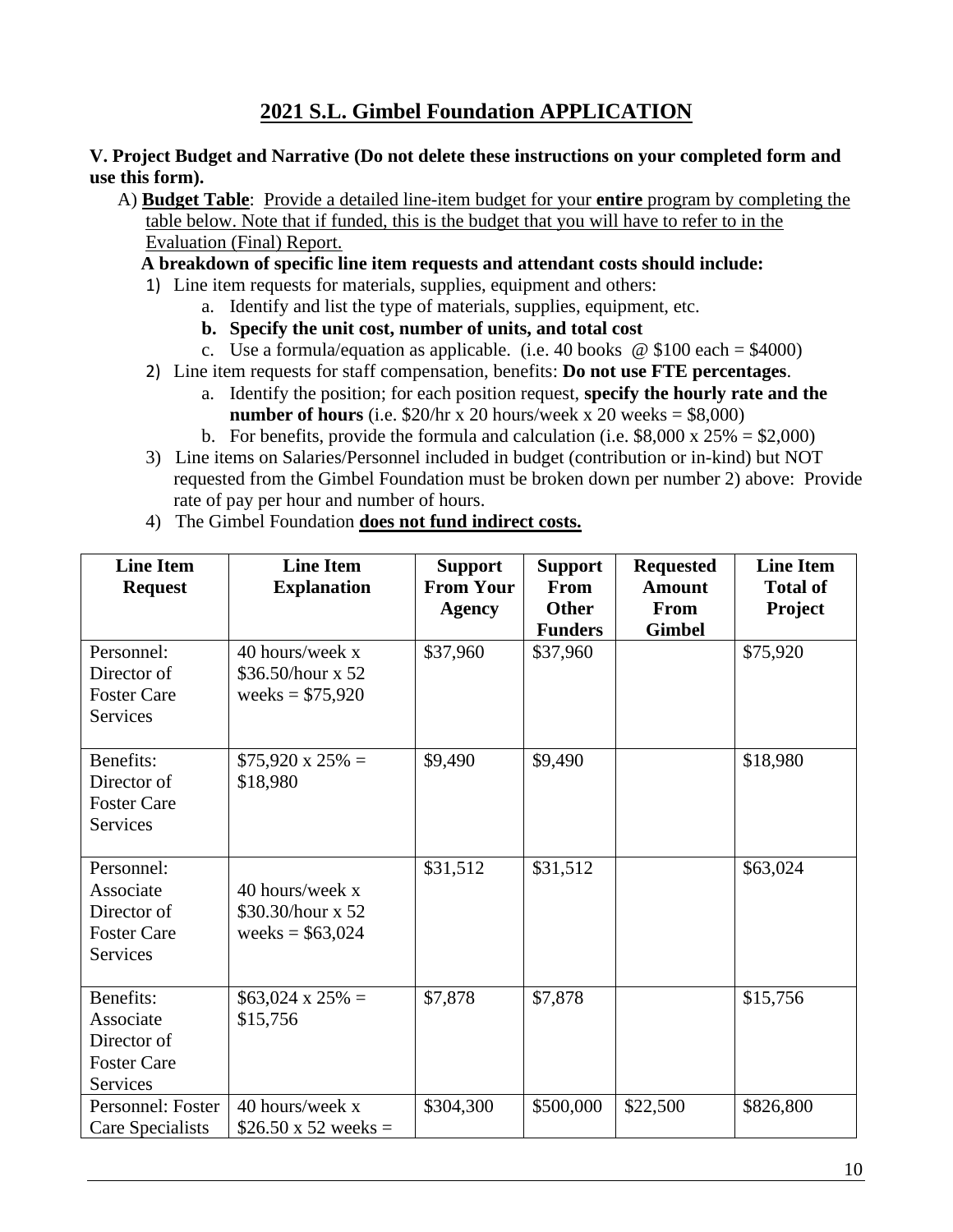|                                                           | \$55,120<br>$x 15$ people =<br>\$826,800                                     |           |           |          |             |
|-----------------------------------------------------------|------------------------------------------------------------------------------|-----------|-----------|----------|-------------|
| <b>Benefits: Foster</b><br>Care Specialists               | $$55,120 \times 25\% =$<br>\$13,780<br>$X$ 15 people =<br>\$206,700          | \$6,890   | \$6,890   |          | \$13,780    |
| Training and<br>Education:<br>Professional<br>Development | \$700 for training per<br>staff member x 17<br>staff members $=$<br>\$11,900 |           | \$11,900  |          |             |
| Training and<br>Education:<br>Workshops                   | $5$ workshops/ month x<br>\$150 per workshop x<br>12 months = $$9,000$       |           | \$9,000   |          |             |
| <b>TOTALS:</b>                                            |                                                                              | \$398,030 | \$614,630 | \$22,500 | \$1,035,160 |

- **B**) **Narrative:** The budget narrative is the justification of "how" and/or "why" a line item helps to meet the program deliverables. Provide a description for each line item. Each line item must have a narrative. Explain how the line item relates to the program. If you are requesting funds to pay for staff, list the specific duties of each position. See attached SAMPLE Program Budget and Budget Narrative
- 1. Personnel: Director of Foster Care Services Oversees the entire Foster Care Program. Supervises the staff, sets program strategies, supports staff by troubleshooting issues with families, engages in agency-wide strategy development, oversees data reviews. 40 hours/week x \$36.50/hour x 52 weeks = \$75,920
- 2. Benefits: Director of Foster Care Services Benefits for the position at  $25\% \times $75,920 =$ \$18,980
- 3. Personnel: Associate Director of Foster Care Services Supports Program Director and oversees Amara's family visitation program, which supports foster parents, parents, and children to connect for quality visits between the children and their parents while in foster care. 40 hours/week x \$30.30/hour x 52 weeks = \$63,024
- 4. Benefits: Associate Director of Foster Care Services Benefits for the position at 25% x  $$63,024 = $15,756$
- 5. Personnel: Foster Care Specialists The social workers to support the individual foster families in our program. There are 15 Foster Care Specialists and each carry a caseload of approximately 16 families. These staff do the licensing, training, coaching, and support to foster families. They track case notes and data on families in the organization database. 40 hours/week x \$26.50 x 52 weeks = \$55,120 x 15 people = \$826,800
- 6. Benefits: Foster Care Specialists Benefits for the position at 25% x \$55,120 = \$13,780 x 15  $people = $206,700$
- 7. Training and Education: Professional Development Each staff member has licensing requirements to maintain their ability to be a social worker with Amara. Their continuing education is funded by Amara.

\$700 for training per staff member x 17 staff members  $= $11,900$ 

8. Training and Education: Workshops – Honorarium to workshop speakers and presenters. 5 workshops/ month x  $$150$  per workshop for the speaker/presenter x 12 months =  $$9,000$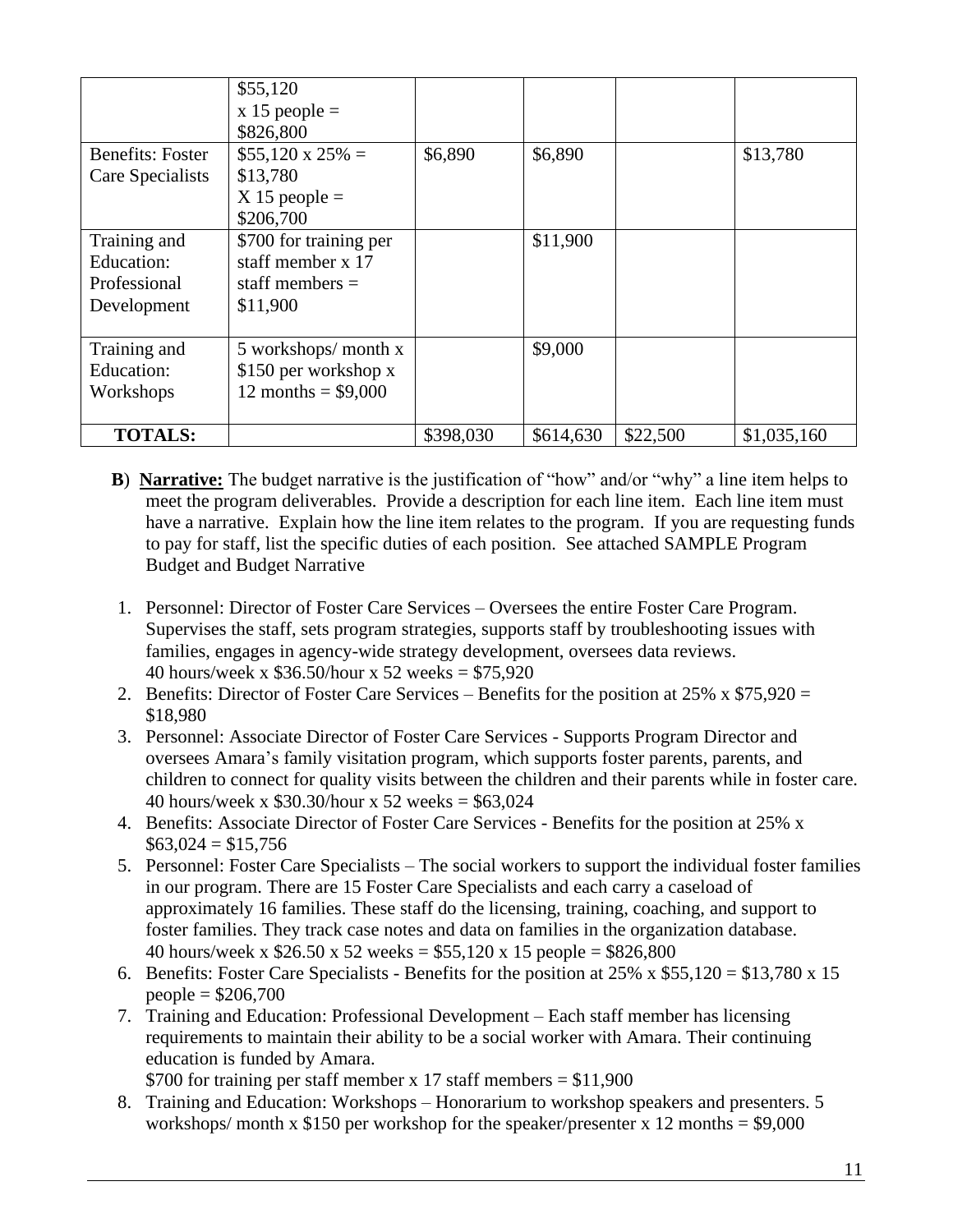**VI. Sources of Funding:** Please list your current sources of funding and amounts.

#### *Secured/Awarded*

| <b>Name of Funder: Foundation, Corporation, Government</b> | Amount    |
|------------------------------------------------------------|-----------|
| <b>Ballmer Group Philanthropy</b>                          | \$300,000 |
| <b>Satterberg Foundation</b>                               | \$125,000 |
| <b>King County Best Starts for Kids</b>                    | \$125,000 |

#### *Pending*

| <b>Name of Funder: Foundation, Corporation, Government</b> | <b>Amount</b> | <b>Decision Date</b> |
|------------------------------------------------------------|---------------|----------------------|
| <b>Whisper Foundation</b>                                  | \$100,000     | <b>July</b>          |
| <b>Harnish Foundation</b>                                  | \$100,000     | <b>December</b>      |
| <b>Moccasin Lake Foundation</b>                            | \$50,000      | <b>December</b>      |
| <b>Medina Foundation</b>                                   | \$40,000      | <b>May</b>           |
| <b>Norcliffe Foundation</b>                                | \$40,000      | <b>May</b>           |
| <b>Costco Foundation</b>                                   | \$35,000      | <b>October</b>       |
| <b>Anderson Foundation</b>                                 | \$30,000      | <b>December</b>      |
| <b>Aven Foundation</b>                                     | \$30,000      | <b>June</b>          |
| <b>Bamford Foundation</b>                                  | \$25,000      | <b>December</b>      |
| <b>Loeb Family Charitable Foundation</b>                   | \$15,000      | <b>November</b>      |
| <b>Adobe Community Fund</b>                                | \$20,000      | <b>March</b>         |
| <b>CFOS Foundation</b>                                     | \$20,000      | <b>July</b>          |
| <b>Olson Charitable Foundation</b>                         | \$20,000      | <b>August</b>        |
| <b>George and Marion Wilson Foundation</b>                 | \$15,000      | <b>December</b>      |
| <b>Forest Foundation</b>                                   | \$10,000      | <b>February</b>      |
| <b>Foster Foundation</b>                                   | \$10,000      | <b>October</b>       |
| <b>Gottfried and Mary Fuchs Foundation</b>                 | \$10,000      | <b>September</b>     |
| <b>NW Children's Foundation</b>                            | \$10,000      | <b>March</b>         |
| <b>Woodworth Family Foundation</b>                         | \$10,000      | <b>March</b>         |
| <b>Sequoia Foundation</b>                                  | \$10,000      | <b>February</b>      |
| <b>TEW Foundation</b>                                      | \$5,000       | <b>October</b>       |
| <b>Pride Foundation</b>                                    | \$5,000       | <b>September</b>     |

**Diversity of Funding Sources:** A financially healthy organization should have a diverse mix of funding sources. Complete those categories that apply to your organization using figures from your most recent fiscal year.

| <b>Funding Source</b>             | <b>Amount</b> | % of Total     | <b>Funding</b> | Amount    | % of Total     |
|-----------------------------------|---------------|----------------|----------------|-----------|----------------|
|                                   |               | <b>Revenue</b> | <b>Source</b>  |           | <b>Revenue</b> |
| Contributions                     | \$487,247     | 10%            | Government     | \$817,656 | 17%            |
|                                   |               |                | Contracts      |           |                |
| <b>Fundraising/Special Events</b> | \$260,000     | 6%             | Rental Income  | \$43,757  | $1\%$          |
| Corp/Foundation Grants            | \$2,436,670   | <b>51%</b>     | Other          | \$210,376 | 4%             |
| <b>Government Grants</b>          | \$500,000     | $11\%$         |                |           |                |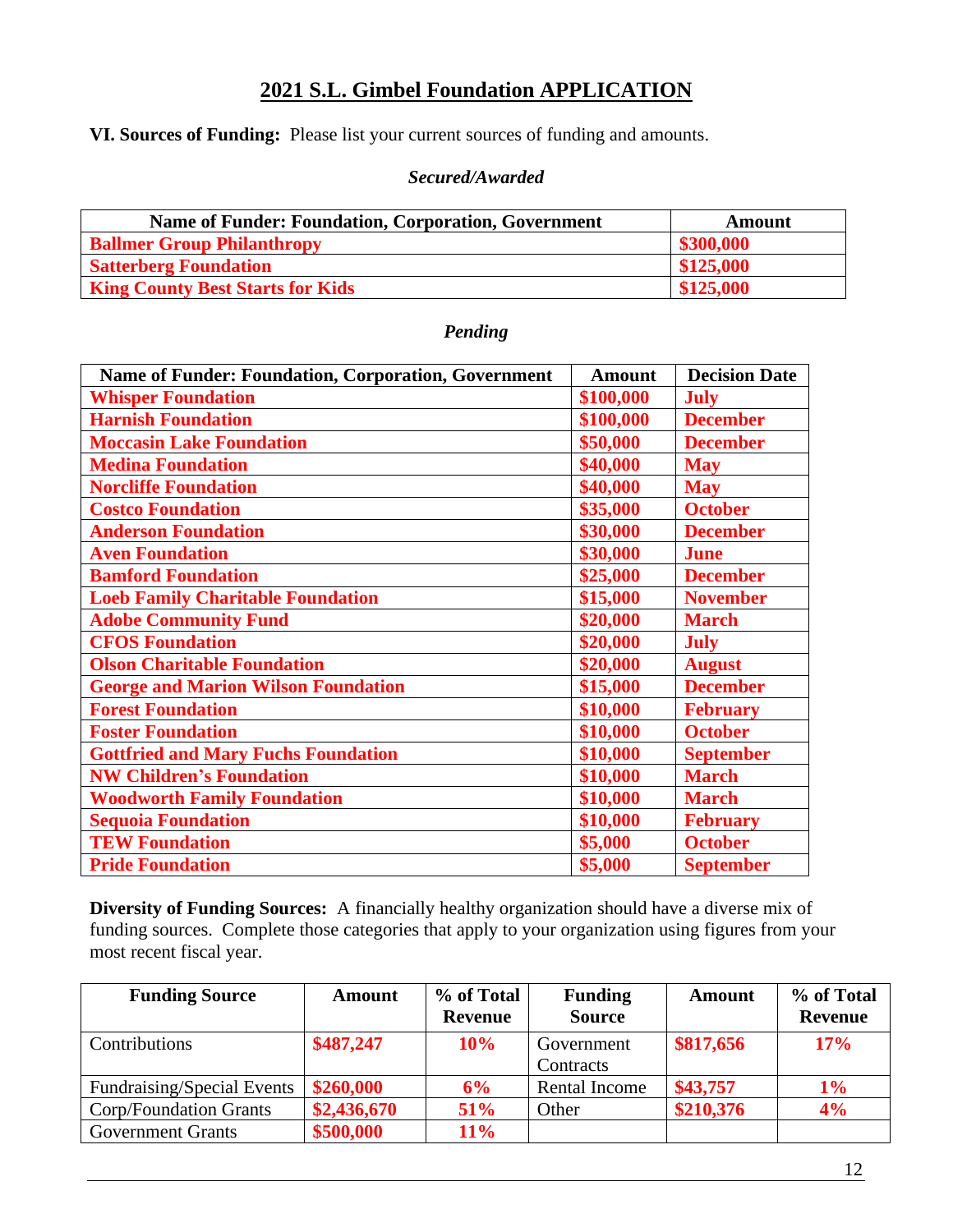**Notes: "Other" includes Net Investment Income (\$150,452), Training Fees (\$38,928), and Miscellaneous (\$20,996). Totals reflect Amara's 2020 fiscal year and were derived from internal, unaudited financial statements.**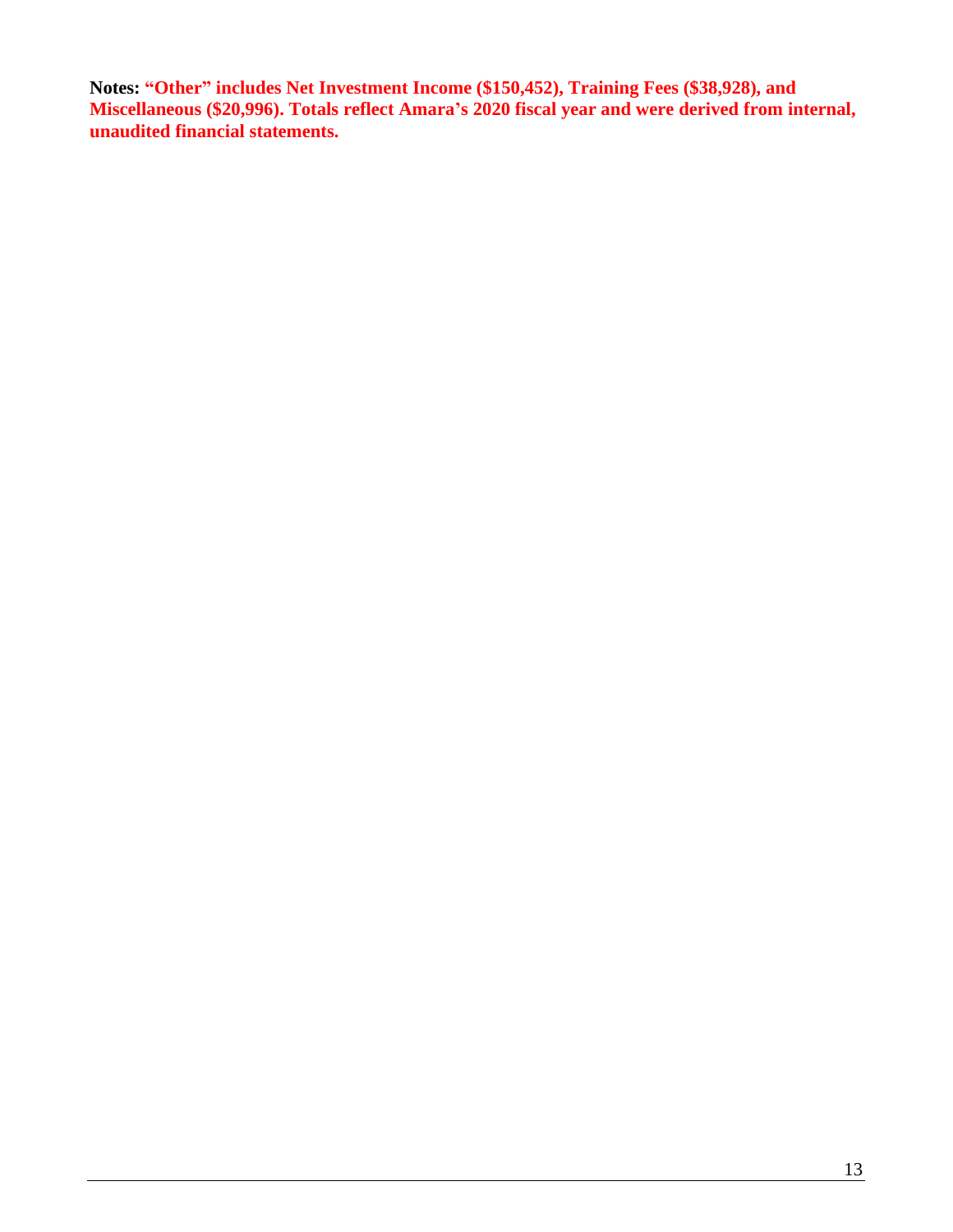#### **VII. Financial Analysis**

| <b>Agency Name: Amara</b>                       |                  |
|-------------------------------------------------|------------------|
| Most Current Fiscal Year (Dates): From 1/1/2021 | To: $12/31/2021$ |

This section presents an overview of an applicant organization's financial health and will be reviewed along with the grant proposal. Provide all the information requested on your **entire organization.**  Include any notes that may explain any extraordinary circumstances. Information should be taken from your most recent 990 and audit. **Double check your figures**!

#### **Form 990, Part IX: Statement of Functional Expenses**

#### **1) Transfer the totals for each of the columns, Line 25- Total functional expenses (page 10)**

| $\mathbf{A}$           |                 |                  |                             |
|------------------------|-----------------|------------------|-----------------------------|
| <b>Total Expenses</b>  | Program service | Management $&$   | <b>Fundraising expenses</b> |
|                        | expenses        | general expenses |                             |
| $\frac{$5,651,558}{ }$ | \$4,722,434     | \$313,696        | \$615,428                   |

#### **2) Calculate the percentages of Columns B, C, and D, over A (per totals above)**

- Program services  $(B)$  A general rule is that at least 75% of total expenses should be used to support programs
- Management & general administration  $(C) A$  general rule is that no more than 15% of total expenses should be used for management & general expenses
- Fundraising  $(D) A$  general rule is that no more than 10% of total expenses should be used for fundraising

| 'A)                   | <b>B</b> )            | (C                    |                       |
|-----------------------|-----------------------|-----------------------|-----------------------|
| <b>Total Expenses</b> | Program service       | Management $&$        | Fundraising expenses  |
|                       | expenses              | general expenses      |                       |
|                       | Columns $B / A x 100$ | Columns $C / A x 100$ | Columns $D / A x 100$ |
| Must equal 100%       | 84%                   | 6%                    | $10\%$                |

#### **3) Calculate the difference between your CURRENT year budget for management & general expenses and your previous management & general expenses per your 990 (Column C)**

| Percentage of Organization's  | Column C, Management & general | <b>Differential</b> |
|-------------------------------|--------------------------------|---------------------|
| Current Total Budget used for | expenses per 990 above         |                     |
| Administration                |                                |                     |
| 8%                            | 6%                             |                     |

If the differential is above (**+**) or below (**-**) **10%**, provide an explanation: N/A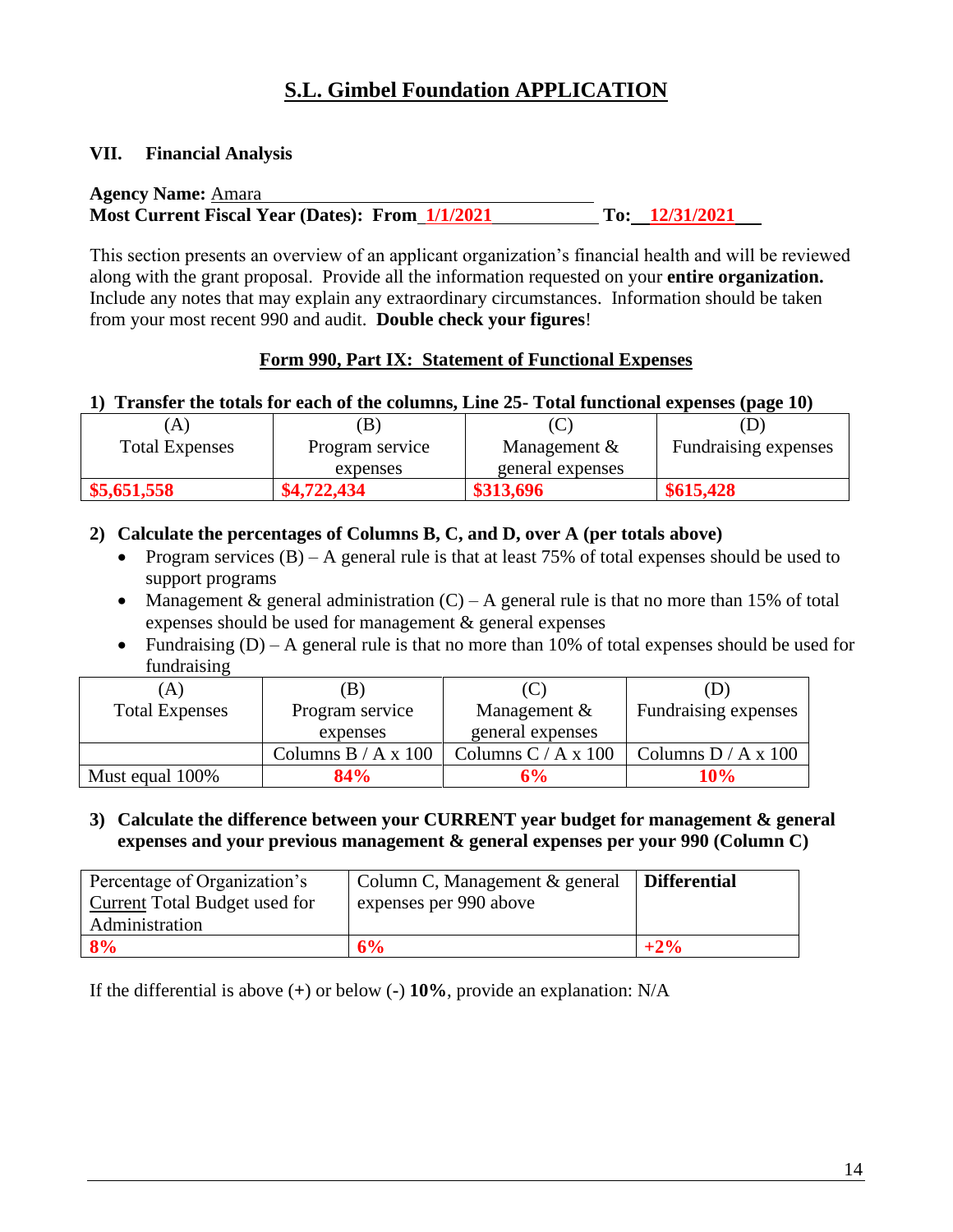**Quick Ratio**: Measures the level of liquidity and measures only current assets that can be quickly turned to cash. A generally standard Quick Ratio equals 1 or more.

| Cash     | <sup>1</sup> + Accounts Receivables   /Current Liabilities |             | $=$ Ouick Ratio |
|----------|------------------------------------------------------------|-------------|-----------------|
| \$53,046 | \$2,180,847                                                | \$1,461,146 | 1.53            |

**Excess or Deficit for the Year:** 

| <b>Excess or (Deficit)</b>  | <b>Excess or (Deficit)</b> |
|-----------------------------|----------------------------|
| Most recent fiscal year end | Prior fiscal year end      |
| $($ \$504,775)              | (\$1,503,865)              |

**Notes: In 2019, Amara completed a 5-year \$25 million campaign that helped expand our programs and impact. As part of this campaign and in new pledges raised in 2020, Amara raised pledges that will be paid through 2022. This includes a \$1.5M grant from Ballmer Philanthropy Group (payable 2020-2022) and a \$250,000 grant from the Satterberg Foundation (payable in 2021 and 2022). These pledge receivables are gifts that are released from restriction in 2020, 2021, and 2022. Amara has also chosen to reduce our expenses while the COVID-19 pandemic is occurring, primarily through a reduction in overall staff headcount.**

#### **VIII. EMAIL TWO PDF files to [Gimbel@iegives.org](mailto:Gimbel@iegives.org)**

**A. One PDF file of the following, #1 to #5 B. Second PDF file of the following, #6 & #7** 

| #1 | Completed Grant Application Form (cover        | #6 | A copy of your most recent year-end         |
|----|------------------------------------------------|----|---------------------------------------------|
|    | sheet, narrative), budget page and budget      |    | financial statements (audited if available) |
|    | narrative (see sample) and sources of          |    |                                             |
|    | funding, financial analysis page               |    |                                             |
| #2 | Your current operating budget and the          | #7 | A copy of your most recent 990. Please      |
|    | previous year's actual expenses (see sample    |    | make sure that the Form 990 you submit      |
|    | <b>Budget Comparison</b> )                     |    | is no more than two (2) years old.          |
| #3 | Part IX only of the 990 form, Statement of     |    |                                             |
|    | Functional Expenses (one page). Please         |    |                                             |
|    | make sure that the Form 990 you submit         |    |                                             |
|    | is no more than two (2) years old.             |    |                                             |
| #4 | For past grantees, a copy of your most recent  |    |                                             |
|    | final report.                                  |    |                                             |
| #5 | A copy of your current $501(c)(3)$ letter from |    |                                             |
|    | the IRS                                        |    |                                             |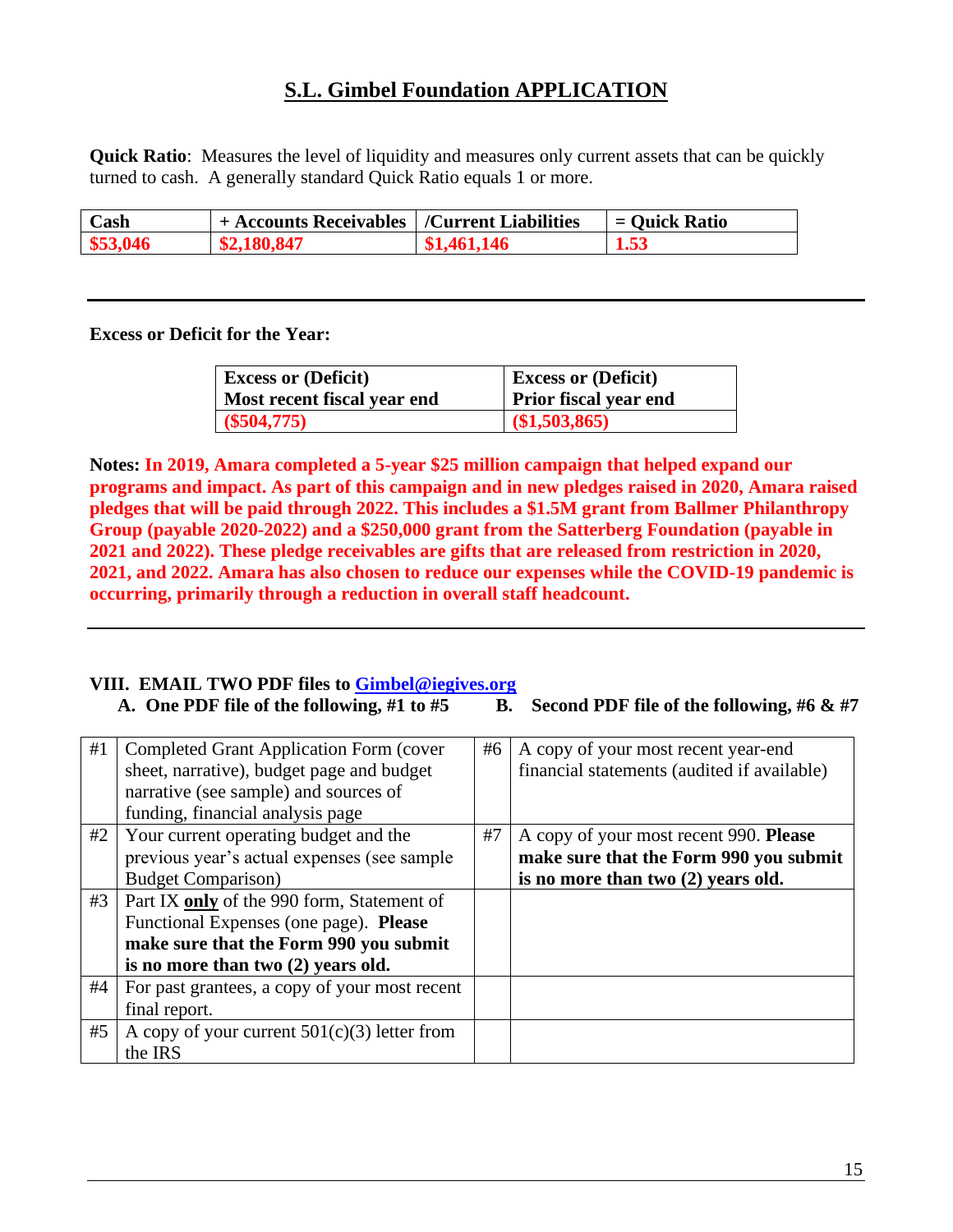#### **AMARA PROJECTED OPERATING BUDGET vs. ACTUALS FISCAL YEAR ENDING: DECEMBER**

|                                                 | <b>Previous Year</b> | <b>Current Year</b> |            |
|-------------------------------------------------|----------------------|---------------------|------------|
|                                                 | <b>Actuals</b>       | <b>Budget</b>       | Variance   |
|                                                 | 2020                 | 2021                |            |
| <b>INCOME-PRIVATE</b>                           |                      |                     |            |
| <b>Foundations &amp; Corporations</b>           | 2,436,670            | 1,560,000           | (876, 670) |
| Individuals                                     | 487,247              | 1,000,000           | 512,753    |
| <b>Government Grants</b>                        | 500,000              |                     | (500,000)  |
| <b>Fundraising Projects/Special Events</b>      | 260,000              | 240,000             | (20,000)   |
| Other Rental Income                             | 43,757               | 41,700              | (2,057)    |
| Other Misc Income                               | 59,924               | 428,980             | 369,056    |
| Other Endowment Gains                           | 150,452              |                     | (150, 452) |
| Other Released from Restriction                 |                      | 500,000             | 500,000    |
| Subtotal                                        | 3,938,050            | 3,770,680           | (167, 370) |
| <b>INCOME - GOVERNMENT</b>                      |                      |                     |            |
| Federal                                         |                      | 40,000              | 40,000     |
| State                                           | 742,840              | 837,490             | 94,650     |
| County                                          | 74,816               | 72,750              | (2,066)    |
| City                                            |                      |                     |            |
| Subtotal                                        | 817,656              | 950,240             | 132,584    |
| <b>TOTAL INCOME</b>                             | 4,755,706            | 4,720,920           | (34, 786)  |
| <b>EXPENSES</b>                                 |                      |                     |            |
| Salary CEO                                      | 120,000              | 127,000             | 7,000      |
| Personnel (salaries, taxes, benefits)           | 4,076,380            | 3,508,990           | (567, 390) |
| Professional Services (legal, accounting, etc.) | 166,351              | 150,490             | (15, 861)  |
| Rent/Lease/Mortgage                             |                      |                     |            |
| Utilities/Telephone                             | 64,526               | 69,150              | 4,624      |
| Repair & Maintenance                            | 76,006               | 40,900              | (35, 106)  |
| Office Supplies/Postage/Printing                | 18,752               | 25,520              | 6,768      |
| Technology/Equipment                            | 89,499               | 95,760              | 6,261      |
| Travel                                          | 34,664               | 62,840              | 28,176     |
| Conferences/Meetings                            |                      |                     |            |
| Insurance                                       | 76,998               | 78,280              | 1,282      |
| Depreciation                                    | 297,537              | 294,920             | (2,617)    |
| Other Program Expenses                          | 31,665               | 20,770              | (10, 895)  |
| Other Fundraising Expenses                      | 23,600               | 54,460              | 30,860     |
| Other Communications and Partnerships           | 24,617               | 15,140              | (9, 477)   |
| Other Professional Development                  | 6,164                | 16,700              | 10,536     |
| <b>Other Property Taxes</b>                     | 18,733               | 20,400              | 1,667      |
| Other Interest Expenses                         | 113,990              | 123,720             | 9,730      |
| Other Misc Expenses                             | 20,998               | 9,540               | (11, 458)  |
| <b>TOTAL EXPENSES</b>                           | 5,260,480            | 4,714,580           | (545,900)  |
| <b>EXCESS INCOME (LOSS) OVER EXPENSES</b>       | (504, 774)           | 6,340               | 511,114    |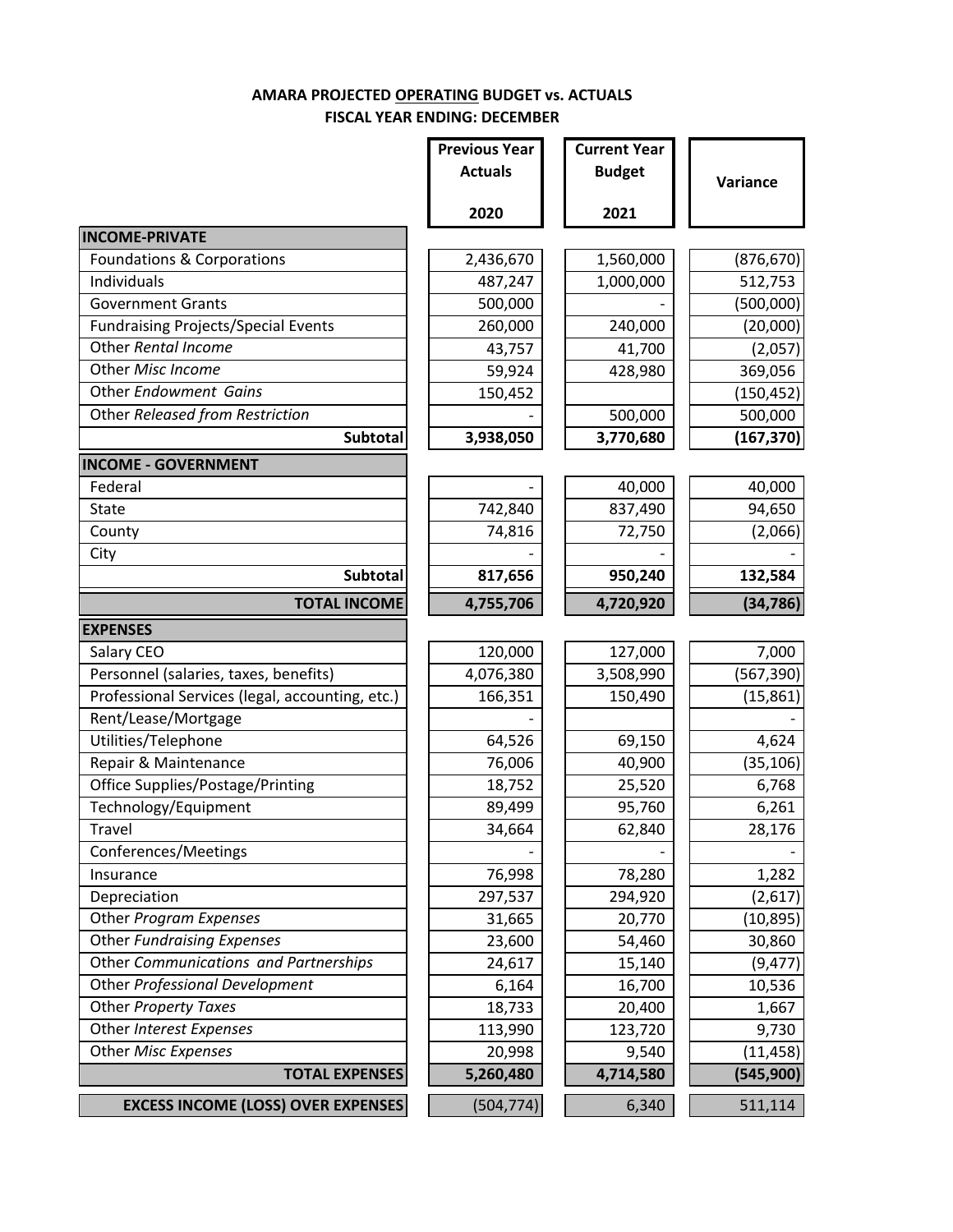#### 91-0577487 Form 990 (2019) **AMARA** Page 10 Part IX **Statement of Functional Expenses** Section 501(c)(3) and 501(c)(4) organizations must complete all columns. All other organizations must complete column (A). Check if Schedule O contains a response or note to any line in this Part IX (A)<br>Total expenses (B)<br>Program service (C)<br>Management and (D)<br>Fundraising Do not include amounts reported on lines 6b, 7b, 8b, 9b, and 10b of Part VIII. expenses general expenses expenses 1 Grants and other assistance to domestic organizations and domestic governments. See Part IV, line 21 ........... Grants and other assistance to domestic  $\overline{2}$ individuals. See Part IV, line 22 3 Grants and other assistance to foreign organizations, foreign governments, and foreign individuals. See Part IV, lines 15 and 16 Benefits paid to or for members ..............  $\mathbf{A}$ Compensation of current officers, directors, 442,281 291,702 43,403 107,176 trustees, and key employees Compensation not included above to disqualified 6 persons (as defined under section 4958(f)(1)) and persons described in section 4958(c)(3)(B) Other salaries and wages ................... 3,206,987 2,753,823 154,705 298,459  $\overline{7}$ 8 Pension plan accruals and contributions (include 62,472 52,045 3,474 6,953 section 401(k) and 403(b) employer contributions) Other employee benefits .................... 279,294 232,680 15,529 31,085  $9^{\circ}$ 289,577 241,247 32,230 16,100  $10<sup>-10</sup>$ Fees for services (nonemployees):  $11$ a Management .................................. **b** Legal and the state of the state of the state of the state of the state of the state of the state of the state of the state of the state of the state of the state of the state of the state of the state of the state of 32,164 12,930 14,232 5,002 e Professional fundraising services. See Part IV, line 17 Investment management fees................ f g Other. (If line 11g amount exceeds 10% of line 25, column 265,326 228,469 8,462 28,395 (A) amount, list line 11g expenses on Schedule O.) 12 Advertising and promotion [11] [11] Advertising and promotion  $5,015$ 51,388 46,228 145 26,417 32,423 2,381 3,625  $13<sup>7</sup>$ 119,486  $14$ Information technology ...................... 106,220 9,929 3,337  $15<sub>1</sub>$ Royalties 93,591 83,325 3,216 7,050  $16$ Occupancy manufactured and contain the contract of the contract of the contract of the contract of the contract of the contract of the contract of the contract of the contract of the contract of the contract of the contrac 5,720 113,373 21,005 86,648  $17$ 18 Payments of travel or entertainment expenses for any federal, state, or local public officials Conferences, conventions, and meetings  $19$ 106,181 91,964 5,287 8,930 20  $\textbf{Interest} \hspace{0.05in} \ldots \hspace{0.05in} \ldots \hspace{0.05in} \ldots \hspace{0.05in} \ldots \hspace{0.05in} \ldots \hspace{0.05in} \ldots \hspace{0.05in} \ldots \hspace{0.05in} \ldots \hspace{0.05in} \ldots \hspace{0.05in} \ldots$ Payments to affiliates ............................  $21$ 22 Depreciation, depletion, and amortization 264,823 229,366 13,185 22,272 64,310 3,221 23 55,682 5,407  $24$ Other expenses. Itemize expenses not covered above (List miscellaneous expenses on line 24e. If line 24e amount exceeds 10% of line 25, column (A) amount, list line 24e expenses on Schedule O.) 67,745 67,745 EMERGENCY SANCTUARY a TAXES & LICENSES 59,806 46,783 2,174 10,849 h 32,429 6,894 1,209 24,326 **MISCELLANEOUS** OTHER PROGRAM COSTS 442 <u>25,979</u> <u>25,178</u> 359  $\mathbf{d}$ 37,088 41,923  $2,189$  $2,646$  $615,428$ 5,651,558 4,722,434 313,696 25 Total functional expenses. Add lines 1 through 24e Joint costs. Complete this line only if the 26 organization reported in column (B) joint costs from a combined educational campaign and fundraising solicitation. Check here u

following SOP 98-2 (ASC 958-720)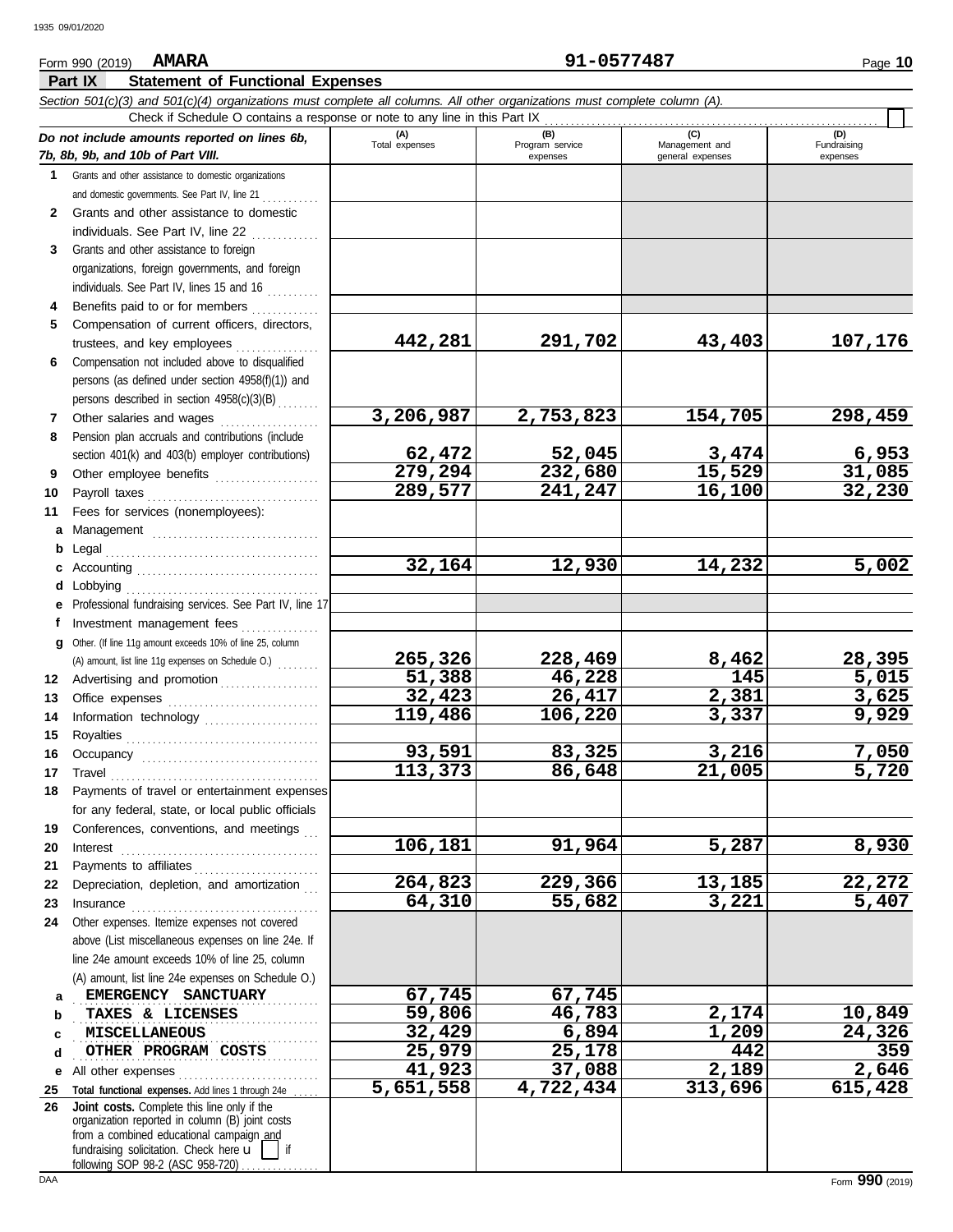**S** Department of the Treasury<br>S Internal Revenue Service

**OGDEN UT 84201-0029** 

**AMARA** 5907 MARTIN LUTHER KING JR WAY S SEATTLE WA 98118-2625

030942

Employer ID Number: 91-0577487 Form 990 required: Yes

Dear Taxpayer:

This is in response to your request dated Mar. 23, 2016, regarding your tax-exempt status.

We issued you a determination letter in April 1946, recognizing you as tax-exempt under Internal Revenue Code (IRC) Section 501(c)  $(3)$ .

Our records also indicate you're not a private foundation as defined under IRC Section 509(a) because you're described in IRC Sections 509(a)(1) and 170(b)(1)(A)(vi).

Donors can deduct contributions they make to you as provided in IRC Section 170. You're also qualified to receive tax deductible bequests, legacies, devises, transfers, or gifts under IRC Sections 2055, 2106, and 2522.

In the heading of this letter, we indicated whether you must file an annual information return. If a return is required, you must file Form 990, 990-EZ, 990-N, or 990-PF by the 15th day of the fifth month after the end of your annual accounting period. IRC Section 6033(j) provides that, if you don't file a required annual information return or notice for three consecutive years, your exempt status will be automatically revoked on the filing due date of the third required return or notice.

For tax forms, instructions, and publications, visit www.irs.gov or call 1-800-TAX-FORM (1-800-829-3676).

If you have questions, call 1-877-829-5500 between 8 a.m. and 5 p.m., local time, Monday through Friday (Alaska and Hawaii follow Pacific Time).